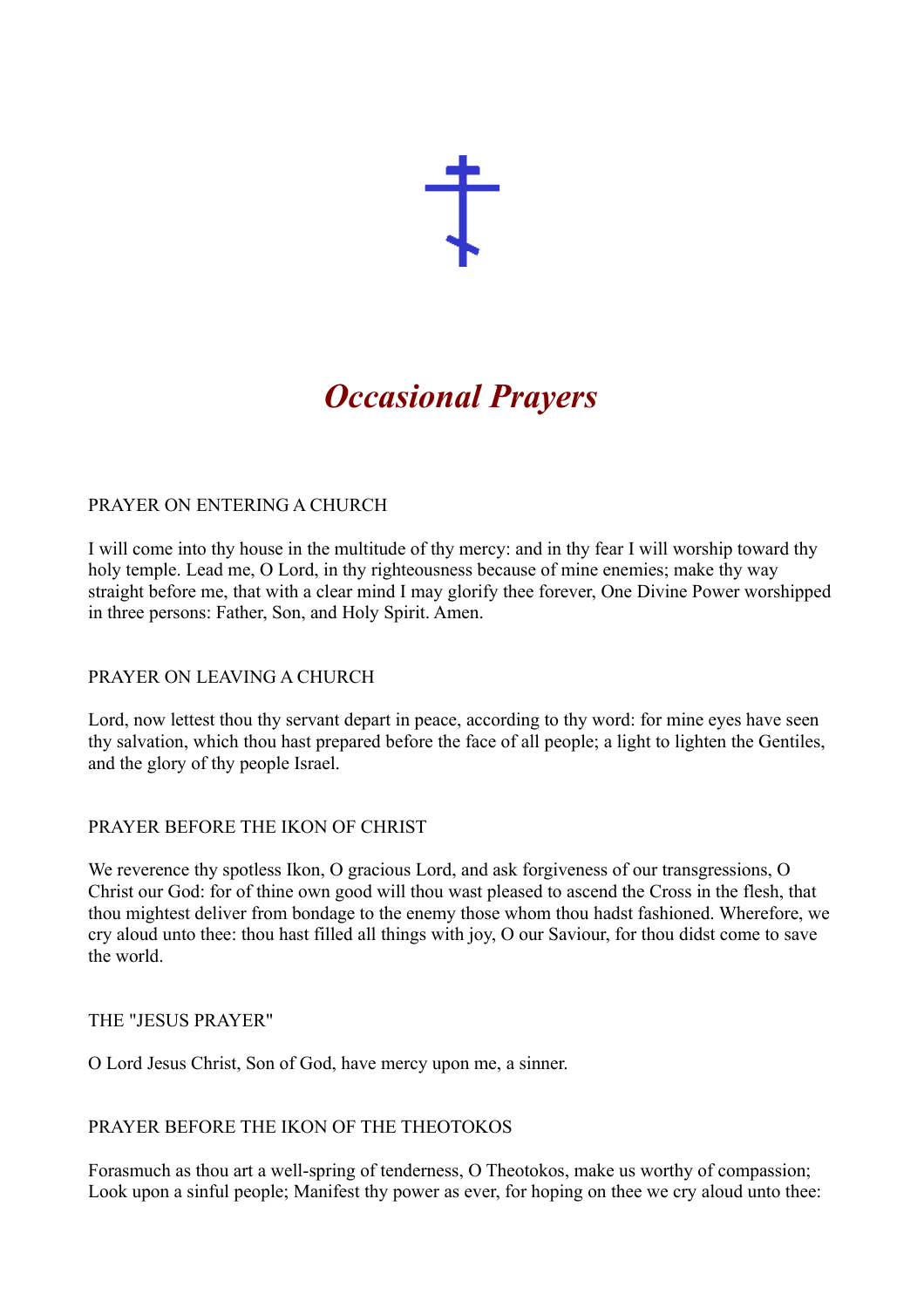Hail! as once did Gabriel, Chief Captain of the Bodiless Powers.

# HYMN TO THE THEOTOKOS

#### *(From the Liturgy of St. John Chrysostom)*

It is truly meet to bless thee, O Theotokos, who art ever blessed and all-blamelesss, and the mother of our God. More honorable than the Cherubim, and more glorious beyond compare than the Seraphim, thou who without stain barest God the Word, and art truly Theotokos: we magnify thee.

#### THE ANGELIC SALUTATION

Hail! Mary, full of grace, the Lord is with thee, O Virgin Theotokos: Blessed art thou among women, and blessed is the fruit of thy womb, for thou hast borne the Saviour of our souls.

## A PRAYER TO THE ALL-HOLY TRINITY

The Father is my hope; the Son is my refuge; the Holy Spirit is my protector. O All-holy Trinity, glory to thee.

#### A PRAYER TO YOUR PATRON SAINT

Pray unto God for me, O Holy Saint (*Name*), well-pleasing to God: for I turn unto thee, who art the speedy helper and intercessor for my soul.

## A PRAYER TO YOUR GUARDIAN ANGEL

O Angel of Christ, holy guardian and protector of my soul and body, forgive me everything wherein I have offended thee every day of my life, and protect me from all influence and temptation of the evil one. May I nevermore anger God by any sin. Pray for me to the Lord, that He may make me worthy of the grace of the All-holy Trinity, and of the Most Blessed Theotokos, and of all the Saints. Amen.

#### PRAYERS AT THE TABLE

In the Name of the Father, and of the Son, and of the Holy Spirit. Amen.

Our Father, who art in heaven, hallowed be thy Name; thy kingdom come; thy will be done on earth, as it is in heaven. Give us this day our daily bread; and forgive us our trespasses, as we forgive those who trespass against us; and lead us not into temptation, but deliver us from evil.

Through the prayers of our holy Fathers, Lord Jesus Christ our God, have mercy on us and save us. Amen.

Lord, have mercy. (*Thrice*)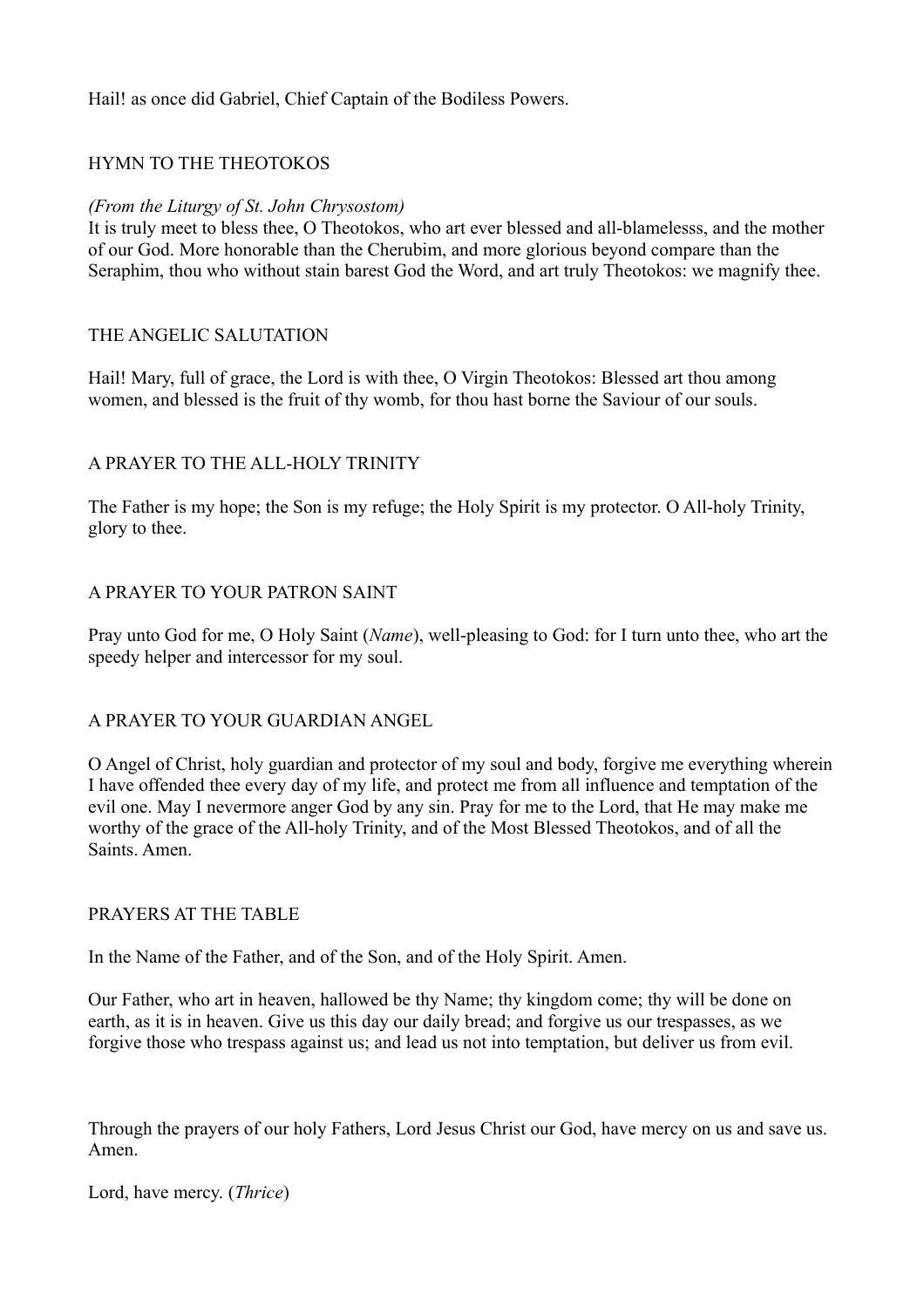#### *Then*

O Christ our God, bless the food and drink of thy servants, for thou art Holy always; now and ever, and unto ages of ages. Amen.

*Or*

They that hunger shall eat and be satisfied, they that seek after the Lord shall praise him; their hearts shall live forever. Amen.

#### *Or*

Bless us, O Lord, and these thy gifts of which we are about to partake, for thou art blessed and glorified; now and ever, and unto ages of ages. Amen.

## *After Meals*

Glory to the Father, and to the Son, and to the Holy Spirit: now and ever, and unto ages of ages. Amen.

Lord, have mercy. (*Thrice*)

#### *Then*

Blessed is God, who is merciful unto us and nourisheth us from His bounteous gifts by His grace and compassion, always, now and ever, and unto ages of ages. Amen.

## *Or*

We thank thee, O Christ our God, that thou hast satisfied us with thy earthly gifts, deprive us not of thy Heavenly Kingdom; but as thou entered into the midst of thy disciples, O Saviour, and gave them peace, enter also among us and saves us. Amen.

#### *Or*

We thank thee, O God, the Giver of all good things, for these gifts and all thy mercies, and we bless thy Holy Name, always, now and ever, and unto ages of ages. Amen.

## A PRAYER OF REPENTANCE

O Lord our God, good and merciful, I acknowledge all my sins which I have committed every day of my life, in thought, word and deed; in body and soul alike. I am heartily sorry that I have ever offended thee, and I sincerely repent; with tears I humbly pray thee, O Lord: of thy mercy forgive me all my past transgressions and absolve me from them. I firmly resolve, with the help of Thy Grace, to amend my way of life and to sin no more; that I may walk in the way of the righteous and offer praise and glory to the Name of the Father, Son, and Holy Spirit. Amen.

## A PRAYER BEFORE COMMENCING ANY TASK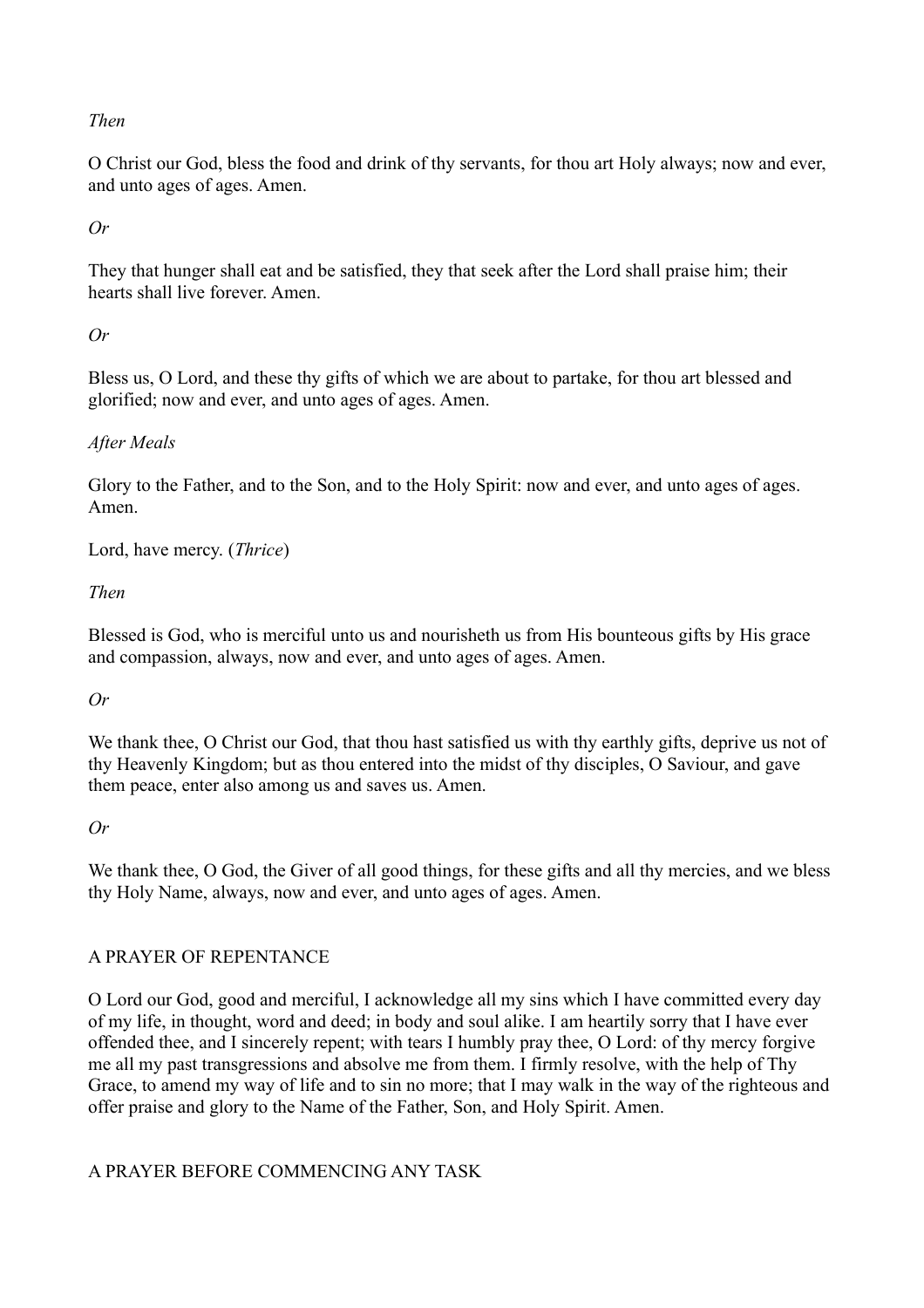Almighty God, our Help and Refuge, Fountain of wisdom and Tower of strength, who knowest that I can do nothing without thy guidance and help; assist me, I pray thee, and direct me to divine wisdom and power, that I may accomplish this task, and whatever I may undertake to do, faithfully and dilligently, according to thy will, so that it may be profitable to myself and others, and to the glory of thy Holy Name. For thine is the kingdom, and the power, and the glory, of the Father, and of the Son, and of the Holy Spirit: now and ever, and unto ages of ages. Amen.

#### A PRAYER OF PARENTS FOR THEIR CHILDREN AND FOR RELATIVES AND FRIENDS

O God, our heavenly Father, who lovest mankind, and art most merciful and compassionate, have mercy upon thy servants (*Name those whom you wish to remember*) for whom I humbly pray thee, and commend to thy gracious care and protection. Be thou, O God, their guide and guardian in all their endeavors, lead them in the path of thy truth, and draw them nearer to thee, that they may lead a godly and righteous life in thy love and fear; doing thy will in all things. Give them grace that they may be temperate, industrious, dilligent, devout and charitable. Defend them against the assaults of the enemy, and grant them wisdom and strength to resist all temptation and corruption of this life; and direct them in the way of salvation, through the merits of thy Son, our Saviour Jesus Christ, and the intercessions of his Holy Mother and thy blessed Saints. Amen.

#### A PRAYER FOR THE PRIESTHOOD

O Lord Jesus Christ, enkindle the hearts of all thy Priests with the fire of zealous love for thee, that they may ever seek thy glory; Give them strength that they may labor unceasingly in thine earthly vineyard for the salvation of our souls and the glory of thine all-honorable and majestic Name: of the Father, and of the Son, and of the Holy Spirit: now and ever, and unto ages of ages. Amen.

## A PRAYER OF MARRIED PERSONS

O merciful God, we bessech thee ever to remind us that the married state is holy, and that we must keep it so; grant us thy grace, that we may continue in faithfulness and love; increase in us the spirit of mutual understanding and trust, that no quarrel or strife may come between us; grant us thy blessings, that we may stand before our fellows and in thy sight as an ideal family; and finally, by thy mercy, account us worthy of everlasting life: for thou art our sanctification, and to thee we ascribe glory: to the Father, and to the Son, and to the Holy Spirit: now and ever, and unto ages of ages. Amen.

## A PRAYER OF SINGLE PERSONS

O Blessed Lord, who hast set up for us an example of ideal purity, strengthen me, I beseech thee, when temptation besets me, and when strong passions seek to overwhelm me, that I may remain constant in virtue and innocent in thought, word, and deed, doing such things only as are wellpleasing unto thee; grant me growth in wisdom and understanding, that I may serve thee in holiness all the days of my life: through the intercessions of thine all-immaculate Mother and of all thy Saints, especially my patron Saint *N*. Amen.

#### A PRAYER OF A CHILD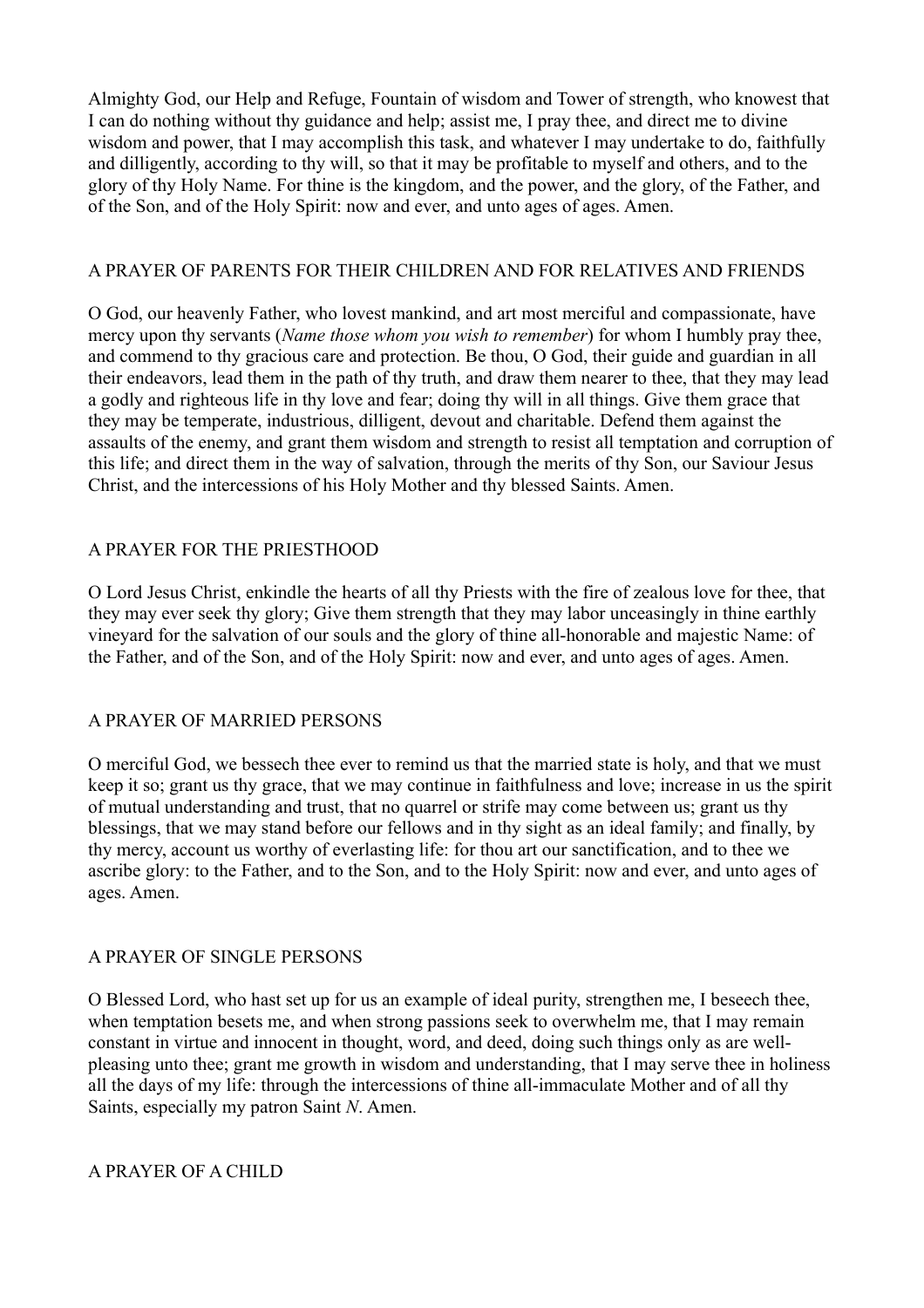Our father who art in heaven, bless my father and mother, my guardians, and those who are in authority over me, for their love and tender care for me, and the benefits I receive at their hands. Help me, I pray thee, to be respectful and obedient to them in all things according to thy will; and give me thy grace to perform all my duties carefully and faithfully, to avoid undesirable company and influence, and resist all temptation that may come my way; that I may live a sober, righteous and godly life, ever praising thee, and glorifying thy Holy Name. Amen.

## PRAYER BEFORE A JOURNEY

O Lord Jesus Christ our God, the true and living way, be thou, O Master, my companion, guide and guardian during my journey; deliver and protect me from all danger, misfortune and temptation; that being so defended by thy divine power, I may have a peaceful and successful journey and arrive safely at my destination. For in thee I put my trust and hope, and to thee, together with thy Eternal Father, and the All-holy Spirit, I ascribe all praise, honor and glory: now and ever, and unto ages of ages. Amen.

## A PRAYER IN TIME OF TROUBLE

O God, our help and assistance, who art just and merciful, and who heareth the supplications of thy people; look down upon me, a miserable sinner, have mercy upon me, and deliver me from this trouble that besets me, for which, I know, I am deservedly suffering. I acknowledge and believe, O Lord, that all trials of this life are given for our chastisement, when we drift away from thee, and disobey thy commandments; deal not with me after my sins, but according to thy bountiful mercies, for I am the work of thy hands, and thou knowest my weakness. Grant me, I beseech thee, thy divine helping grace, and endow me with patience and strength to endure my tribulations with complete submission to thy Will. Thou knowest my misery and suffering and to thee, my only hope and refuge, I flee for relief and comfort; trusting to thine infinite love and compassion, that in due time, when thou knowest best, thou wilt deliver me from this trouble, and turn my distress into comfort, when I shall rejoice in thy mercy, and exalt and praise thy Holy Name, O Father, Son, and Holy Spirit: now and ever, and unto ages of ages. Amen.

## THANKSGIVING AFTER DELIVERANCE FROM TROUBLE

Almighty and merciful God, I most humbly and heartily thank thy divine majesty for thy loving kindness and tender mercies, that thou hast heard my humble prayer, and graciously vouchsafed to deliver me from my trouble and misery. Grant me, I beseech thee, thy helping grace, that I may obediently walk in thy holy commandments, and lead a sober, righteous and godly life, ever remembering thy mercies, and the blessings thou hast undeservedly bestowed upon me, that I may continually offer to thee the sacrifice of praise and thanksgiving, O Father, Son, and Holy Spirit. Amen.

#### A PRAYER OF A SICK PERSON

O Lord Jesus Christ, our Saviour, Physician of souls and bodies, who didst become man and suffer death on the Cross for our salvation, and through thy tender love and compassion didst heal all manner of sickness and affliction; do thou O Lord, visit me in my suffering, and grant me grace and strength to bear this sickness with which I am afflicted, with Christian patience and submission to thy will, trusting in thy loving kindness and tender mercy. Bless, I pray thee, the means used for my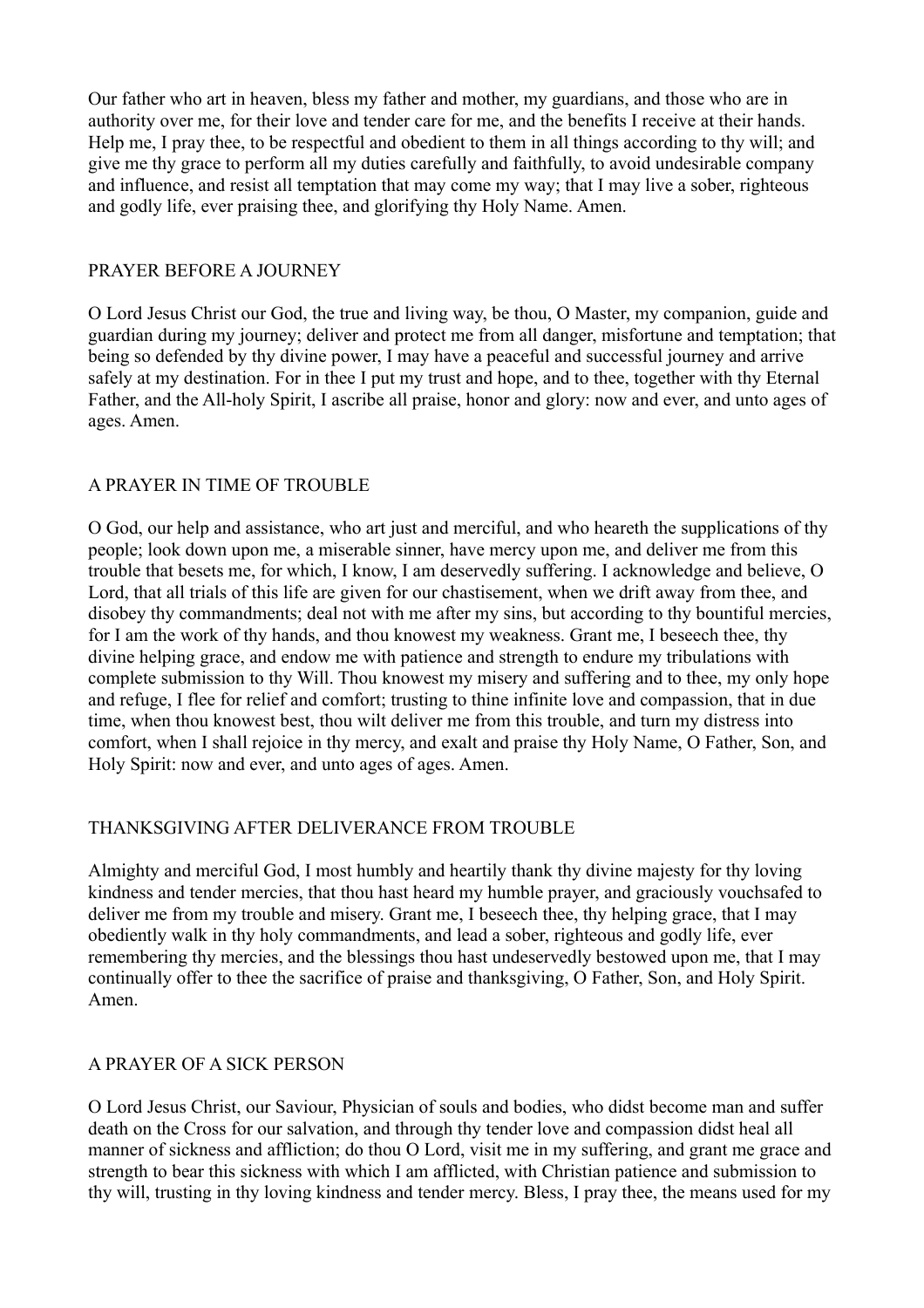recovery, and those who administer them. I know O Lord, that I justly deserve any punishment inflicted upon me for I have so often offended thee and sinned against thee, in thought, word, and deed. Therefore, I humbly pray thee, look upon my weakness, and deal not with me after my sins, but according to the multitude of thy mercies. Have compassion on me, and let mercy and justice meet; and deliver me from this sickness and suffering I am undergoing. Grant that my sickness may be the means of my true repentance and amendment of my life according to thy will, that I may spend the rest of my days in thy love and fear: that my soul, being helped by thy grace and sanctified by thy Holy Mysteries, may be prepared for its passage to the Eternal Life, and there, in the company of thy blessed Saints, may praise and glorify thee with thy Eternal Father and Lifegiving Spirit. Amen.

# THANKSGIVING AFTER RECOVERY FROM SICKNESS

Almighty God, our heavenly Father, Source of life and Fountain of all good things, I bless thy Holy Name, and offer to thee most hearty thanks for having delivered me from my sickness and restored me to health. Grant me thy continuing grace, I pray thee, that I may keep my good resolutions and correct the errors of my past life, and improve in virtue, and live a new life in dutiful fear of thee, doing thy will in all things, and devoting this new life which thou hast given me to thy service: that thus living for thee, I may be found ready when it pleaseth thee to call me to thee, O heavenly Father, to whom with thine Only-begotten Son, our Lord Jesus Christ, and thine all-holy and Lifegiving Spirit, is due all honor, praise, glory, and thanksgiving: now and ever and unto ages of ages. Amen.

## A PRAYER FOR THE SICK

O holy Father, heavenly Physician of our souls and bodies, who hast sent thine Only-begotten Son our Lord Jesus Christ to heal all our ailments and deliver us from death: do thou visit and heal thy servant *N*., granting *him* release from pain and restoration to health and vigor, that *he* may give thanks unto thee and bless thy holy Name, of the Father, and of the Son, and of the Holy Spirit: now and ever, and unto ages of ages. Amen.

## A PRAYER FOR THE DEAD

Into thy hands, O Lord, I commend the souls of thy servants *NN*., and beseech thee to grant them rest in the place of thy rest, where all thy blessed Saints repose, and where the light of thy countenance shineth forever. And I beseech thee also to grant that our present lives may be godly, sober, and blameless, that, we too may be made worthy to enter into thy heavenly Kingdom with those we love but see no longer: for thou art the Resurrection, and the Life, and the Repose of thy departed servants, O Christ our God, and unto thee we ascribe glory: to the Father, and to the Son, and to the Holy Spirit; now and ever, and unto ages of ages. Amen.

## A GENERAL INTERCESSION

O Lord Jesus Christ our God, who in thy mercy and all-loving kindness dost regard the prayers of all who call upon thee with their whole heart, incline thine ear and hear my prayer, now humbly offered unto thee:

Be mindful, O Lord, of thy Holy Orthodox Catholic and Apostolic Church; confirm and strengthen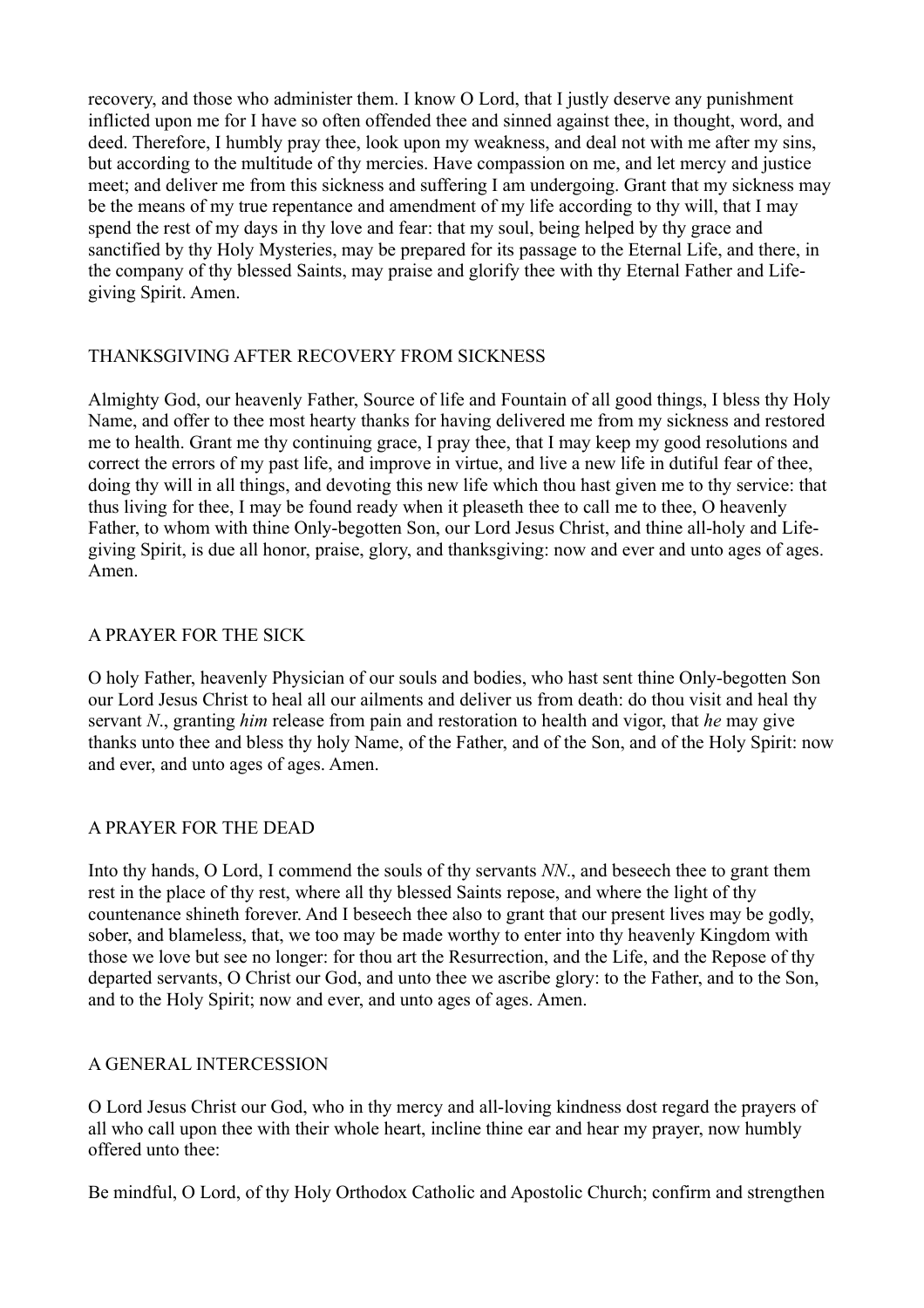it, increase it and keep it in peace, and preserve it unconquerable forever; Be mindful, O Lord, of our Metropolitan *N*., and of every Bishop of the Orthodox; of Priests and Deacons and all the Clergy of thy Church, which thou hast established to feed the flock of the Word; and by their prayers have mercy upon me and save me, a sinner.

Be mindful, O Lord, of all civil Authorities, of our Armed Forces, of this city in which we dwell, and of every city and land; grant us peaceful times, that we may lead a calm and tranquil life in all godliness and sanctity.

Be mindful, O Lord, of my parents, my brothers and sisters, my relatives and friends, and all who are near and dear to me, (*name those who you wish to remember*), and grant them mercy, life, peace, health, salvation and visitation, and pardon and remission of sins; that they may evermore praise and glorifiy thy holy Name.

Be mindful, O Lord, of those who travel by land, and sea, and air; of the young and the old; orphans and widows; the sick and the suffering; the sorrowing and the afflicted, all captives, and the needy poor; upon them all send forth thy mercies, for thou art the Giver of all good things.

Be mindful, O Lord, of me, thy humble servant; grant me thy grace, that I may be diligent and faithful; that I may avoid evil company and influence, and resist all temptation; that I may lead a godly and righteous life, blameless and peaceful, ever serving thee, that I may be accounted worthy at the last to enter into the Kingdom of Heaven.

Be mindful, O Lord, of all those who have fallen asleep in the hope of resurrection unto life eternal, especially *N*., *NN*.; pardon all their transgressions both voluntary and involuntary, whether in word, or deed, or thought. Shelter them in a place of verdure, a place of repose, whence all sickness, sorrow and sighing have fled away, and where the sight of thy countenance rejoiceth all thy Saints from all the ages. Grant them thy heavenly Kingdom, and a portion in thine ineffable and eternal blessings, and the enjoyment of thine unending Life.

Hear my prayer, O Lord, for thou art merciful and compassionate, and lovest mankind, and to thee are due all glory, honor, and worship: to the Father and to the Son, and to the Holy Spirit: now and ever, and unto ages of ages. Amen.

## PSALM 50

Have mercy upon me, O God, according to thy great mercy: according to the multitude of thy tender mercies blot out mine iniquity. Wash me thoroughly from mine iniquity, and cleanse me from my sin. For I acknowledge mine iniquity: and my sin is ever before me. Against thee only have I sinned, and done evil in thy sight: that thou mightest be justified in thy words, and prevail when thou art judged. For behold, I was shapen in iniquity: and in sins did my mother conceive me. For behold, thou hast loved truth: the unclear and hidden things of thy wisdom thou hast made clear to me. Thou shalt sprinkle me with hyssop, and I shall be clean: thou shalt wash me, and I shall be whiter than snow. Thou shalt make me to hear joy and gladness: the bones which thou hast broken shall rejoice. Turn away thy face from my sins, and blot out all my iniquities. Create in me a clean heart, O God: and renew a right spirit within me. Cast me not away from thy presence: and take not thy holy spirit from me. Restore unto me the joy of thy salvation: and steady me with thy guiding Spirit. Then will I teach transgressors thy ways: and the impious shall be converted unto thee. Deliver me from blood-guiltiness, O God, thou God of my salvation: and my tongue shall sing aloud of thy righteousness. O Lord, open thou my lips: and my mouth shall declare thy praise. For hadst thou desired sacrifice, I would have given it to thee: thou delightest not in burnt offerings.